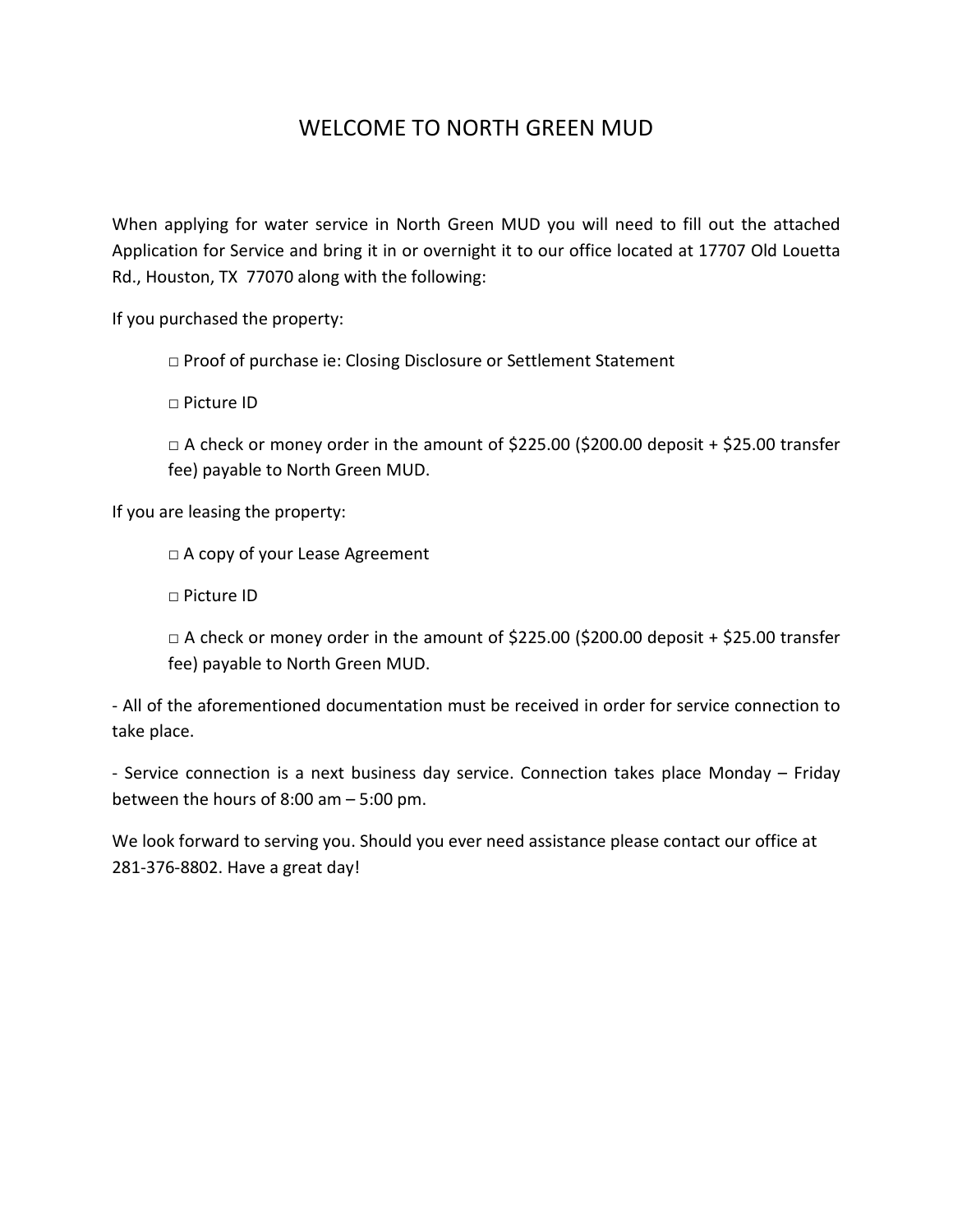## **NORTH GREEN MUD APPLICATION FOR SERVICE**

| RENT [ ] OWN [ ] PROPERTY MANAGEMENT [ ]                       |                 |                                                                                                                                                                                                                                                                                                                                                                                       |  |
|----------------------------------------------------------------|-----------------|---------------------------------------------------------------------------------------------------------------------------------------------------------------------------------------------------------------------------------------------------------------------------------------------------------------------------------------------------------------------------------------|--|
| DOES THE HOME HAVE A POOL OR IRRIGATION SYSTEM? YES [ ] NO [ ] |                 |                                                                                                                                                                                                                                                                                                                                                                                       |  |
|                                                                |                 |                                                                                                                                                                                                                                                                                                                                                                                       |  |
|                                                                | LAST            | <b>FIRST</b>                                                                                                                                                                                                                                                                                                                                                                          |  |
| CO-APPLICANT NAME: _______________                             | LAST            | <b>FIRST</b>                                                                                                                                                                                                                                                                                                                                                                          |  |
| SERVICE ADDRESS:                                               |                 | <u> 1989 - Andrea Stadt Britain, amerikansk politik (d. 1989)</u>                                                                                                                                                                                                                                                                                                                     |  |
| <b>BILLING ADDRESS</b>                                         |                 | <u>and the state of the state of the state of the state of the state of the state of the state of the state of th</u>                                                                                                                                                                                                                                                                 |  |
|                                                                |                 | APPLICANT SOCIAL SECURITY # (last 4 digits): $\frac{XXX-X}{Y}$ = $\frac{1}{Y}$ = $\frac{1}{Y}$ = $\frac{1}{Y}$ = $\frac{1}{Y}$ = $\frac{1}{Y}$ = $\frac{1}{Y}$ = $\frac{1}{Y}$ = $\frac{1}{Y}$ = $\frac{1}{Y}$ = $\frac{1}{Y}$ = $\frac{1}{Y}$ = $\frac{1}{Y}$ = $\frac{1}{Y}$ = $\frac{1}{Y$                                                                                         |  |
|                                                                |                 | CO-APPLICANT SOCIAL SECURITY # (last 4 digits): $\frac{XXX-XX-}{Y}$ ID/DL #                                                                                                                                                                                                                                                                                                           |  |
|                                                                |                 |                                                                                                                                                                                                                                                                                                                                                                                       |  |
|                                                                |                 |                                                                                                                                                                                                                                                                                                                                                                                       |  |
|                                                                |                 |                                                                                                                                                                                                                                                                                                                                                                                       |  |
|                                                                |                 |                                                                                                                                                                                                                                                                                                                                                                                       |  |
|                                                                |                 |                                                                                                                                                                                                                                                                                                                                                                                       |  |
| <b>PURCHASE/LEASE PROPERTY:</b>                                |                 |                                                                                                                                                                                                                                                                                                                                                                                       |  |
|                                                                |                 |                                                                                                                                                                                                                                                                                                                                                                                       |  |
|                                                                |                 |                                                                                                                                                                                                                                                                                                                                                                                       |  |
|                                                                |                 |                                                                                                                                                                                                                                                                                                                                                                                       |  |
| fulfillment of my request.                                     |                 | I hereby certify that, my home, or the home under my care, will be prepared to have the water turned on, as requested, on<br>the date of service noted above. All faucets, washer connections and outside faucets will be off. I understand that neither,<br>North Green Municipal Utility District, or its management personnel are responsible for any damage(s) resulting from the |  |
|                                                                |                 |                                                                                                                                                                                                                                                                                                                                                                                       |  |
| <b>OFFICE USE ONLY:</b><br><b>DEPOSIT</b>                      | APPLICATION FEE | <b>DATE</b>                                                                                                                                                                                                                                                                                                                                                                           |  |
|                                                                |                 |                                                                                                                                                                                                                                                                                                                                                                                       |  |
| $\text{ACCOUNT} \#$                                            |                 |                                                                                                                                                                                                                                                                                                                                                                                       |  |
|                                                                |                 | READING: Network and the set of the set of the set of the set of the set of the set of the set of the set of the set of the set of the set of the set of the set of the set of the set of the set of the set of the set of the                                                                                                                                                        |  |
| ENTERED IN COMPUTER: _____________________                     |                 | DAYS BILLED: ________                                                                                                                                                                                                                                                                                                                                                                 |  |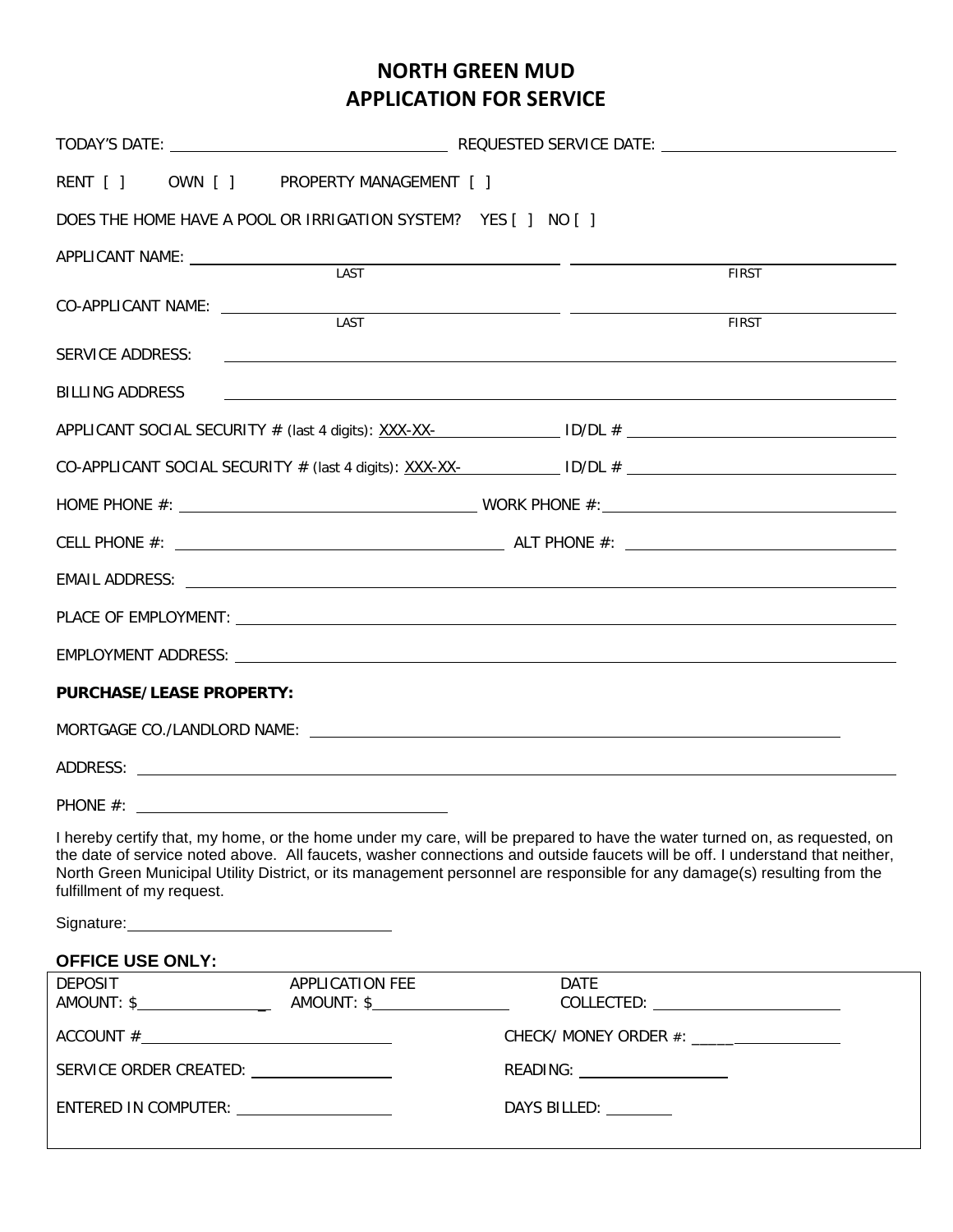## **SERVICE AGREEMENT**

I. PURPOSE. North Green Municipal Utility District is responsible for protecting the drinking water supply from contamination or pollution which could result from improper plumbing practices. The purpose of this service agreement is to notify each customer of the plumbing restrictions which are in place to provide this protection. The utility enforces these restrictions to ensure the public health and welfare. Each customer must sign this agreement before North Green Municipal Utility District will begin service. In addition, when service to an existing connection has been suspended or terminated, the water system will not reestablish service unless it has a signed copy of this agreement.

II. PLUMBING RESTRICTIONS. The following undesirable plumbing practices are prohibited by State regulations.

- (i) No direct connection between the public drinking water supply and a potential source of contamination is permitted. Potential sources of contamination shall be isolated from the public water system by an air-gap or an appropriate backflow prevention device.
- (ii) No cross-connection between the public drinking water supply and a private water system is permitted. These potential threats to the public drinking water supply shall be eliminated at the service connection by the installation of an air-gap or a reduced pressurezone backflow prevention device.
- (iii) No connection which allows water to be returned to the public drinking water supply is permitted.
- (iv) No pipe or pipe fitting which contains more than 0.25% lead may be used for the installation or repair of plumbing at any connection which provides water for human use.
- (v) No solder or flux which contains more than 0.2% lead can be used for the installation or repair of plumbing at any connection which provides water for human use.

III. SERVICE AGREEMENT. The following are the terms of the service agreement between North Green Municipal Utility District (the "Water System") and Name of Customer (the "Customer").

> (i) The Water System will maintain a copy of this agreement as long as the Customer and/or the premises is connected to the Water System.